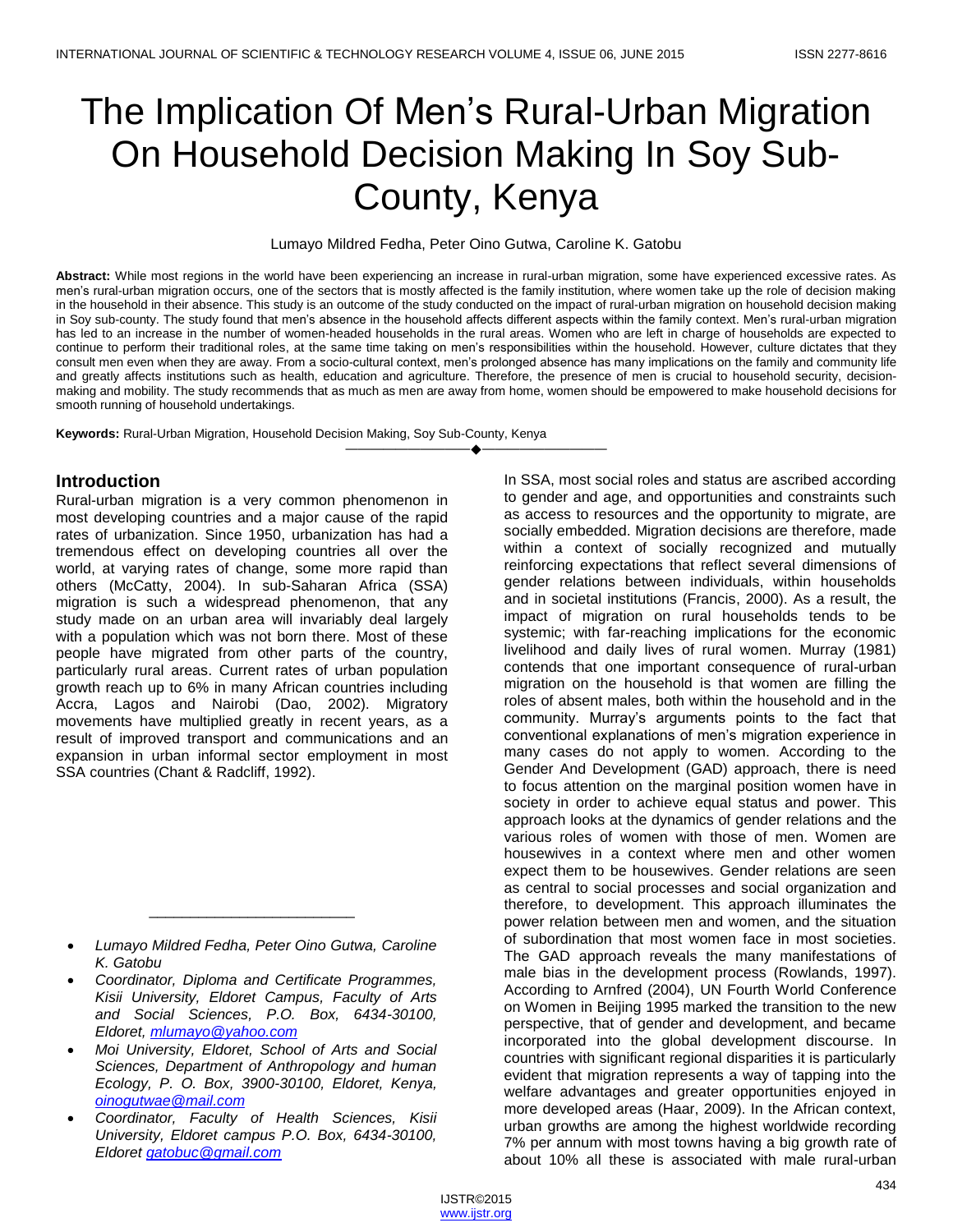migration in search of employment. In West Africa, Ghana in particular, this has historically been manifested in the migration flow of farmers from the poor regions in the north to the more vibrant urban south (Anarfi et al.2003; Awumbila et al. 2008). Given the significant disparities between Ghana's rural and urban sectors, it is not surprising that urban life by and large represents the dream of formal employment, less social restrictions and diversified opportunities, while the rural areas provide limited employment outside agriculture, insecure income and inadequate infrastructure (Bookaye-Yiadom, 2008). In Kenya, migration of people from the rural to urban areas is not a recent phenomenon; it has been an issue and a problem over decades. People move to urban areas for various reasons, which are well patterned and lined up from one direction-poverty. The causes of migration of people from the rural areas to urban areas results to various effects that affect both rural and urban areas. However, during rural-urban migration decision making process is greatly affected in the rural areas, particularly by women. Rural women have been known to play a critical role in the rural economies of both developed and developing countries. They participate in crop production and livestock care, provide food, water and fuel for their families, and engage in off-farm activities to diversify their families' livelihoods. In addition, they carry out vital reproductive functions of caring for children, older persons and the sick (Women, 2000). Although, in patriarchal societies, gender-based stereotypes and discrimination deny rural women equitable access to and control over land and other productive resources, opportunities for income-generating activities, access to education and health care, and opportunities for participation in public arenas, which worsens when men have moved to urban centers leaving their women in the rural areas. While it is recognized that women play fundamental roles in the socio-economic development of their communities, they are often excluded from local decision-making processes because their views are not solicited and their interests are not taken into consideration by their counterparts (Opare, 2005). Society as a whole would benefit greatly if women had adequate access to decision-making opportunities. Women have been and continue to be subordinated to men in several ways that adversely affect their well-being. The Beijing Platform for Action emphasized that "women's equal participation in decision making is not only a demand for justice or democracy, but can also be seen as a necessary condition for women's interests to be taken into account. Without the

perspective of women at all levels of decision-making, the goals of equality, development and peace cannot be achieved. From the socio-cultural point of view, the inability of women to assume decision making in their households is attributed to the socio-cultural orientation. For instance, the socio-cultural belief that men are the superiors both in the household and in the wider community and that women are only there to support them. From an organizational point of view, Fournier and Kelemen (2001) noted that behavior characteristics considered relevant for managing organizations such as rationality, objectivity, control and competitiveness are perceived to be masculine images ortypify male characteristics while women are generally seen as possessing caring, nurturing, and sharing that are more suitable for domestic activities, the reproduction of the home and family. Klasen, (2002) further asserts that women have made minimal strides in their quest to bridge the inequality gap. However, this state of affairs is not blamed solely on women but on the prevailing political system. Despite attention to rural women in international frameworks such as the Beijing Platform for Action, the Convention on the Elimination of All Forms of Discrimination against Women and the Millennium Development Goals, which recognized their contributions, rural women continue to face serious challenges in effectively carrying out their multiple roles within their families and communities. Their rights and priorities are often insufficiently addressed by national development strategies and gender equality policies, effectively addressing education issues, agricultural issues among others, which require their full involvement. The main question in this paper is that what is the reason for low female representation in decision making particularly, in the household?

## **Methodology**

This study was conducted in Soy Sub-county in Uasin Gishu County and utilized a descriptive survey research design. The study population was household women whose husbands had moved to town to search for a livelihood for their families. The researcher sampled 133 from four locations that is Kipsomba (4,736 households-24), Soy (5,111 households-26), Kiplombe (5,787-29) and Moi's Bridge (10,772-54). These locations were purposively selected due to the fact that they were mostly affected by male rural-urban migration.

| Table 1: Sample size |  |  |
|----------------------|--|--|
|                      |  |  |

| Location     | No. of<br>households | <b>Criteria</b> | Sample size |
|--------------|----------------------|-----------------|-------------|
| Kipsomba     | 2368                 | $1\%$ x<br>2368 | 24          |
| Soy          | 2556                 | 2556<br>$1\%$ x | 26          |
| Kiplombe     | 2893                 | $1\%$ x<br>2893 | 29          |
| Moi's Bridge | 5386                 | $1\%$ x<br>5386 | 54          |
| <b>Total</b> | 13, 203              | 13, 203         | 133         |

*Source: (Uasin Gishu County information Office, 2014)*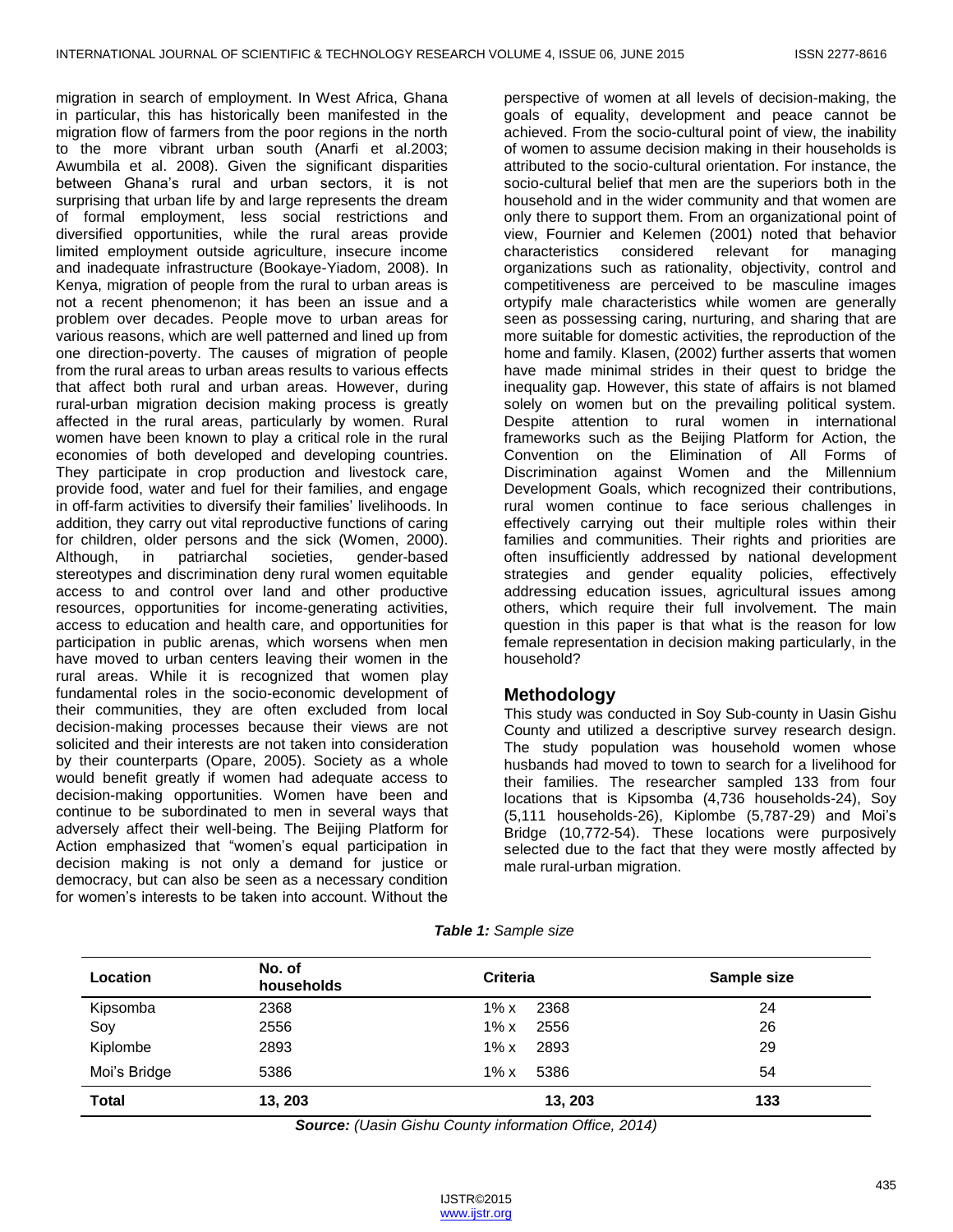Questionnaires and interviews were used as the main data collection instruments where. Close and open-ended questions, which were administered to the families and Swahili was used so as to enhance communication.

## **Findings and Discussion**

#### **Women and Household Decision Making**

While most regions have been experiencing an increase in rural-urban migration, some have experienced excessive rates. As rural-urban migration occurs, one of the sectors that is mostly affected is the family institution, where women take up the role of decision making in the household in the absence of men. According to this study, men's absence in the household affects different aspects within the family setup. For instance, the way children are brought up, their educational development, and how their statuses are valued and their psychosocial presence is not felt. Additionally, men's rural-urban migration has led to an increase in the number of women-headed households in the rural areas. The findings of this study are similar to a study that was conducted in Brazil in some rural areas and found out that entire villages are made up of womenheaded households due to men's departure. Women whose husbands have left as an environmental adaptation strategy are known as "widows of the drought" (WB, 2009). Therefore, this composition of rural households can challenge traditional roles and contribute to women's empowerment through increased autonomy and decisionmaking power. Hence, women's responsibilities also expand when men migrate. Women who are left in charge

of households are expected to continue to perform their traditional roles and at the same time take on men's responsibilities. However, culture dictates that they consult men even when they are away. The daunting extra burden on rural women left behind can have far-reaching consequences, including on girls. Girls are stopped from going to school and take up the roles of their mother when their fathers have migrated to town, hence, denying them education. This study is in concurrence, with a study done in China, which found out that the shortage of male farm workers due to migration has resulted in girls being pulled out of school in order to take care of younger siblings and to help with farm work (IOM, 2009). Further analysis of the literature review indicates that in African societies, decisions about rural development projects are usually hampered by absenteeism of men in the household and they are the determinants on women's involvement in community projects. This paper observes that women's needs frequently differ from those of men, but are often overlooked when such kind of projects are being formulated and implemented. Therefore, improved access to decision making would provide women a chance to articulate their peculiar needs in the household and the community.

#### **Implications on Education**

Education is very essential for children in their formative stages. Being one of the objectives of the study, the researcher sought out the implications of male rural-urban migration on decision making and its impacts on education in Soy Sub-County. The findings are presented in Figure 1 below:



*Figure 1: How migration has impacted on education*

Analysis in Figure 1 above shows that the movement of men to town has led to low education levels of children in most households. Majority (32%) of the respondents stated that the movement of men to town has led to low education levels in their families. Twenty eight percent (28%) of the respondents indicated that the children have become deviants and do not listen to their mothers. This means that decisions made by their mothers in regard to school attendance are ignored by the children. Twenty three percent (23%) of the respondents indicated that migration has not impacted much on education while the least, 15% indicated that since their husbands moved to town, their children ceased to go to school. From these findings, it is evident that rural-urban migration impacts greatly on household decision making in relation to school attendance in Soy sub-County which, impacts negatively on education. The respondents also cited the actual absence of men as

being the major reason for poor academic performance as children tend to be deviant to their mothers. As a result, school attendance goes down. It was noted that children fail to go to school because they also have to help fend for the family. This leads to poor performance among the children as well as early school drop-out. From the foregoing discussion, due to the absence of male parents, children tend to be defiant and as a result, don't go to school. This ends-up affecting the overall education standard not only Soy sub-county but also in other parts of the country.

## **Implications on Agriculture**

One of the sectors that are greatly affected by men's migration to town is agriculture. Because of the limited job opportunities in rural areas, men decide to move from rural areas to the urban to such for new opportunities. As the migration happens, the labor force in the rural areas is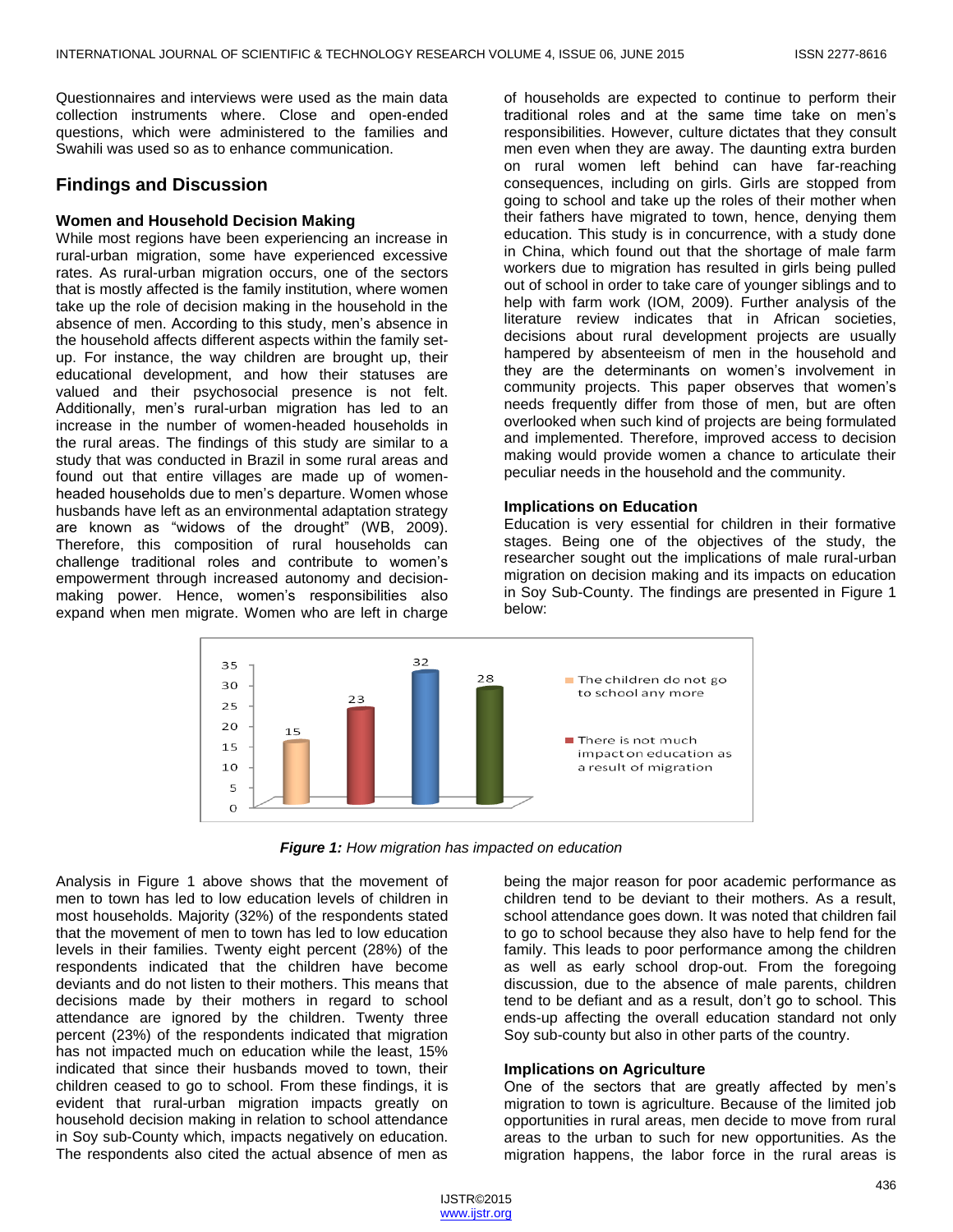being reduced and this will go a long way to affect the output that can be produced in the long run. According to Macharia (2002) there are more and more people leaving the rural areas which happen to be a fertile ground for development of any developing country, hence, limited number of labor forces in the rural areas. Most rural households rely on agriculture for their livelihood and development. This is the reason why most households with high rate of rural-urban migration have low levels of production for the reason that they are not able to grow enough food for households. The study found out that male rural-urban migration has impacted on household decisions agricultural practices as shown in Figure1.0 below:



*Figure 2: Impacted of mens' rural-urban migration decision making on agriculture Practices*

Analysis in Figure 2 shows 19% of the respondents indicated that there are activities which only the man used to do and which they cannot do in the man's absence. This, in the long run implies that the farm activities engaged in by the family get to reduce as a result of some being omitted by the females in the household. The majority (51%) of the respondents stated that some of their land is lying fallow as a result of rural urban migration implying that the land under cultivation has reduced implying a reduction in the family

income as well as a reduction in food security of the household. Eight percent (8%) of the respondents indicated that the family's agricultural activity has gone down tremendously. From the above evidence, it is clear that the family has suffered economically due to a reduction in agricultural activities. The respondents were further asked to state the extent to which rural-urban migration has impacted on agriculture in the family. The results are shown in Table 2 below:

| Table 2: Extent to which migration has impacted on agriculture |  |  |  |
|----------------------------------------------------------------|--|--|--|
|----------------------------------------------------------------|--|--|--|

| Extent     | A lot | Moderately | Not so much | Not at all | Total |
|------------|-------|------------|-------------|------------|-------|
| Frequency  | 31    | 40         | 27          |            | 100   |
| Percentage | 31    | 40         | 27          |            | 100   |

Analysis in Table 1 found out that migration has impacted on agriculture moderately as shows the responses towards the extent to which migration has impacted on agriculture. This is indicated by 31% of the respondent who indicated that rural urban migration impacts on agriculture a lot. 40% of the respondents stated that agriculture is moderately affected by rural urban migration. On the lower side though, 27% of the respondents stated that rural urban migration affects agriculture slightly and the least, 2% were for the thought that rural urban migration doesn't affect agriculture at all. From the findings on the table, it was ascertained that migration has impacted on agriculture tremendously. Following these findings, it is therefore evident that agriculture is affected to a very large extent by rural urban migration and decisions pertaining to agriculture are affected in the same proportion as well.

## **Implications on Household Health**

The respondents were asked to state how health has been affected as a result of rural urban migration. Majority of the respondents stated that as a result of men moving to urban centers, health has been greatly affected due to lack of funds for healthcare needs. The respondents also indicated that rural urban migration has led to lack of finances in the families and as a result, getting access to proper diet has been difficult and as a result, food with very low nutritional value are consumed by the mother and children and this has greatly compromised on their health in the long run. A small proportion of the respondents indicated that rural urban migration has, as a result of the unavailability of the male figure in the families involved, the women have had to play the roles of both parents and as a result, health has been kept at a constant, not different to the way it is when the male family head is around.

## *Source of Decisions Pertaining to Children's Health*

The researcher sought to find out from the respondents if decisions pertaining to children's health were made solely by the man. The findings are presented on Figure 3 below: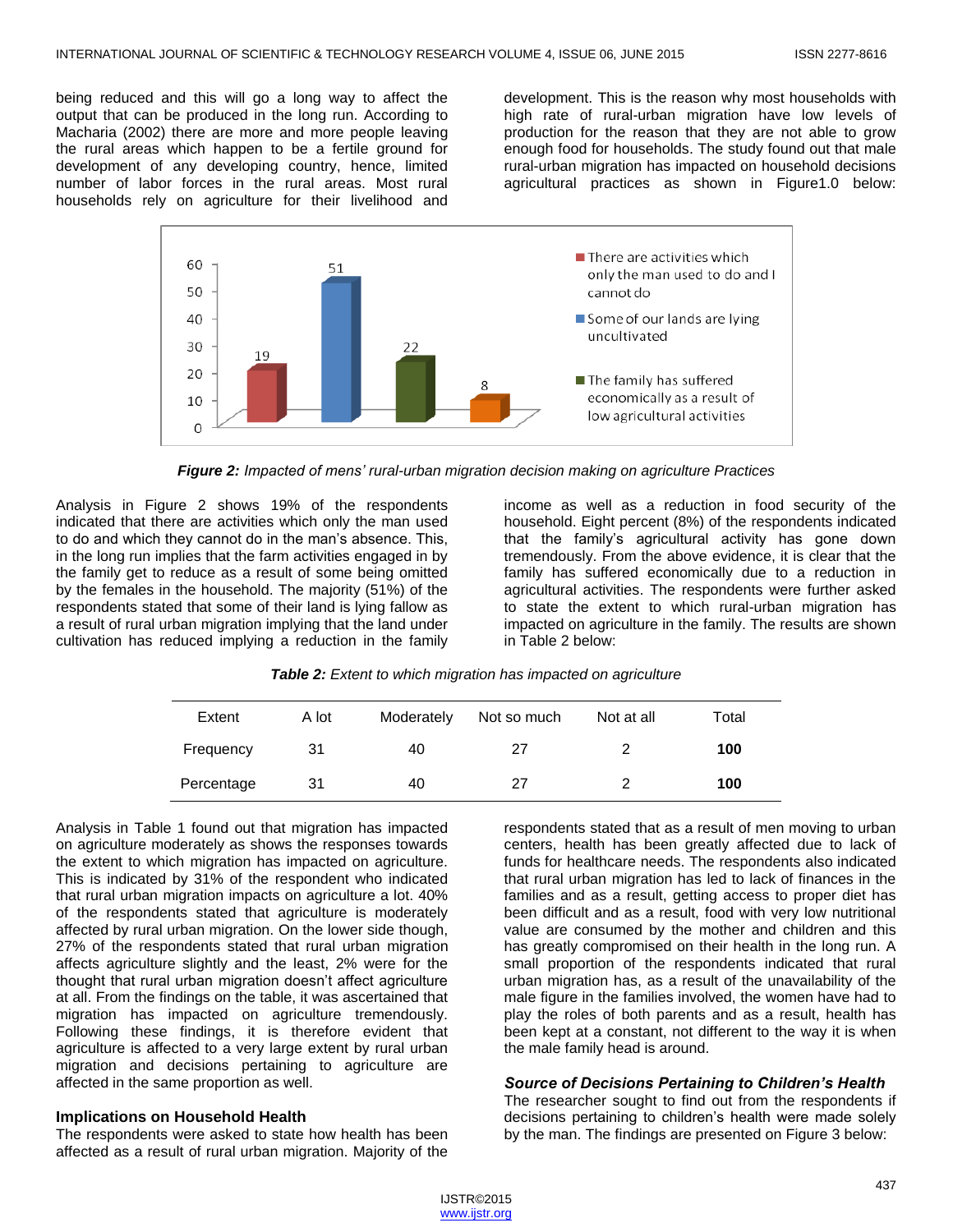

*Figure 3: Source of decisions pertaining to children's health*

Analysis in Figure 3 above shows that 54% of the respondents indicated that decisions pertaining to children's health were solely made by the man while 46% said No to the same question. Following these responses, a majority of the respondents had all the decision making vested on the men and an almost equal number of the respondents were also incorporated in the process of making decisions pertaining to children's health. These findings indicate that in many households, the men hold the mandate of making health related decisions for their families.

#### *Health in the Absence of the Man*

The researcher found it worthwhile to find out how the female house heads cope with health issues in the absence of their husbands. The findings are presented on Table 3:

| State                                                                | Frequency N=105 | Percentage |
|----------------------------------------------------------------------|-----------------|------------|
| Children's health has been affected                                  | 50              | 48         |
| Getting to the health facilities has proved to be a bit<br>difficult | 41              | 38         |
| Just like other women I have other things to do                      | 14              | 13         |
| Total                                                                | 105             | 100        |

Table 3 shows the responses pertaining to how the female household heads cope with health related issues in the absence of their husbands. When asked this question, and as indicated on the table, 48% of the respondents confided that their children's health has been affected as a result of their husbands being absent, 38% indicated that getting the children to the health facilities has proved to be difficult in the absence of their husbands. According to 13% of the respondents, they tend to be busy with other things and can therefore not attend to the health issues of their children. These findings indicate that the movement of men from rural to urban areas has greatly impacted on the health of their families. The findings have also portrayed some degree of laziness on the part of the women as some find it difficult to take children to health facilities while others tend to concentrate on other jobs instead of attending to their own children. It can therefore be concluded that rural urban migration affects health negatively.

## *Extent to Which Migration Has Impacted on Family Health*

The researcher sought to find out the extent to which rural urban migration had impacted on family health. This was done by the use of a likert scale which ranged from very large, slightly large, moderately, slightly low and very low. The responses given to this question were as presented on Table 4:

| Extent         | Frequency | Percentage |
|----------------|-----------|------------|
| Very large     | 42        | 39         |
| Slightly large | 35        | 33         |
| Moderate       | 15        | 14         |
| Slightly low   | 12        | 11         |
| Very low       | 3         | 3          |
| Total          | 107       | 100        |

*Table 4: Extent to which migration has impacted on family health*